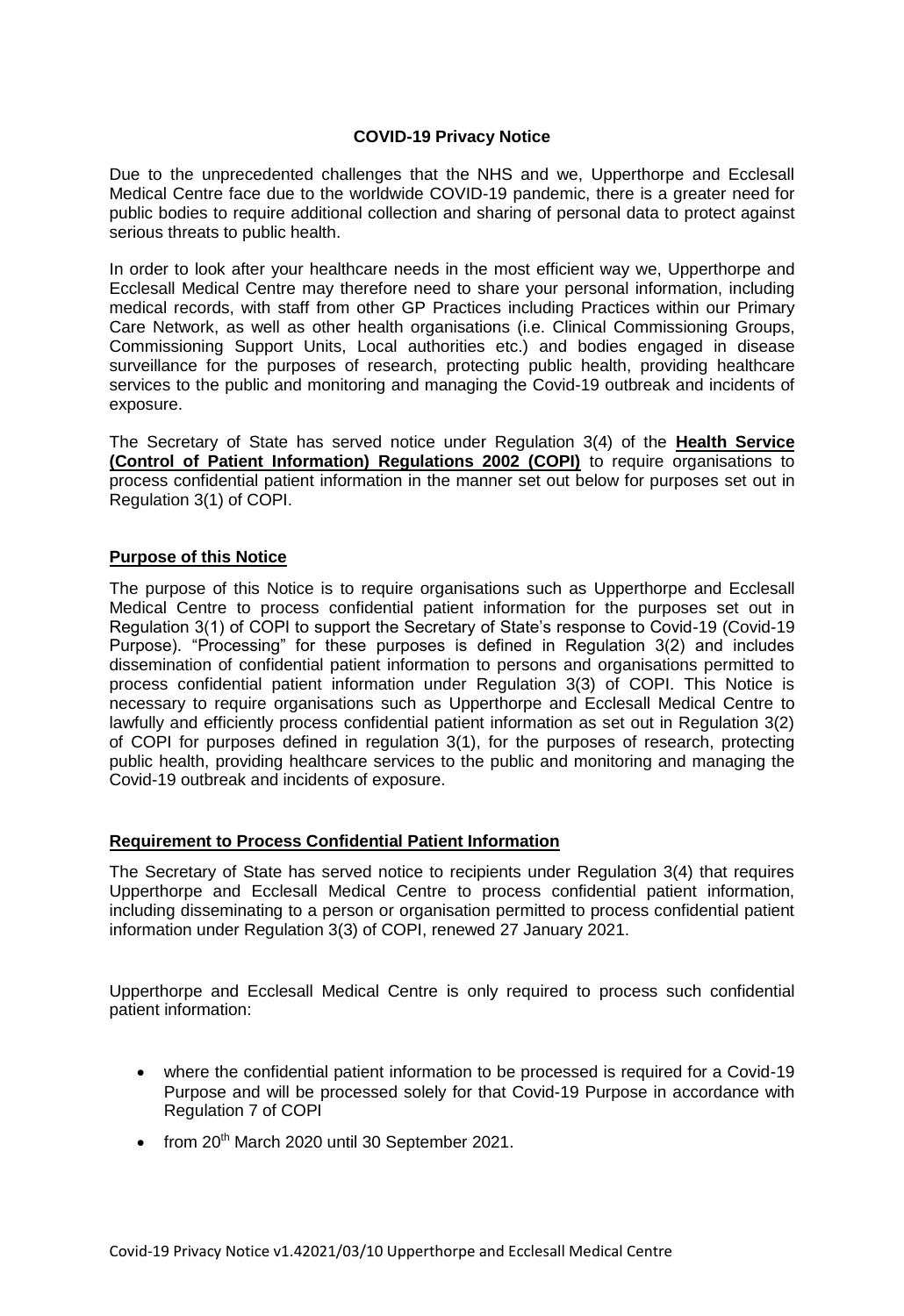## **Covid-19 Purpose**.

A Covid-19 Purpose includes but is not limited to the following:

- understanding Covid-19 and risks to public health, trends in Covid-19 and such risks, and controlling and preventing the spread of Covid-19 and such risks
- identifying and understanding information about patients or potential patients with or at risk of Covid-19, information about incidents of patient exposure to Covid-19 and the management of patients with or at risk of Covid-19 including: locating, contacting, screening, flagging and monitoring such patients and collecting information about and providing services in relation to testing, diagnosis, self-isolation, fitness to work, treatment, medical and social interventions and recovery from Covid-19
- understanding information about patient access to health services and adult social care services and the need for wider care of patients and vulnerable groups as a direct or indirect result of Covid-19 and the availability and capacity of those services or that care
- monitoring and managing the response to Covid-19 by health and social care bodies and the Government including providing information to the public about Covid-19 and its effectiveness and information about capacity, medicines, equipment, supplies, services and the workforce within the health services and adult social care services
- delivering services to patients, clinicians, the health services and adult social care services workforce and the public about and in connection with Covid-19, including the provision of information, fit notes and the provision of health care and adult social care services
- research and planning in relation to Covid-19.

## **Recording of processing**

A record will be kept by Upperthorpe and Ecclesall Medical Centre of all data processed under this Notice.

## **Sending Public Health Messages**

Data protection and electronic communication laws will not stop Upperthorpe and Ecclesall Medical Centre from sending public health messages to you, either by phone, text or email as these messages are not direct marketing.

## **Digital Consultations**

It may also be necessary, where the latest technology allows Upperthorpe and Ecclesall Medical Centre to do so, to use your information and health data to facilitate digital consultations and diagnoses and we will always do this with your security in mind.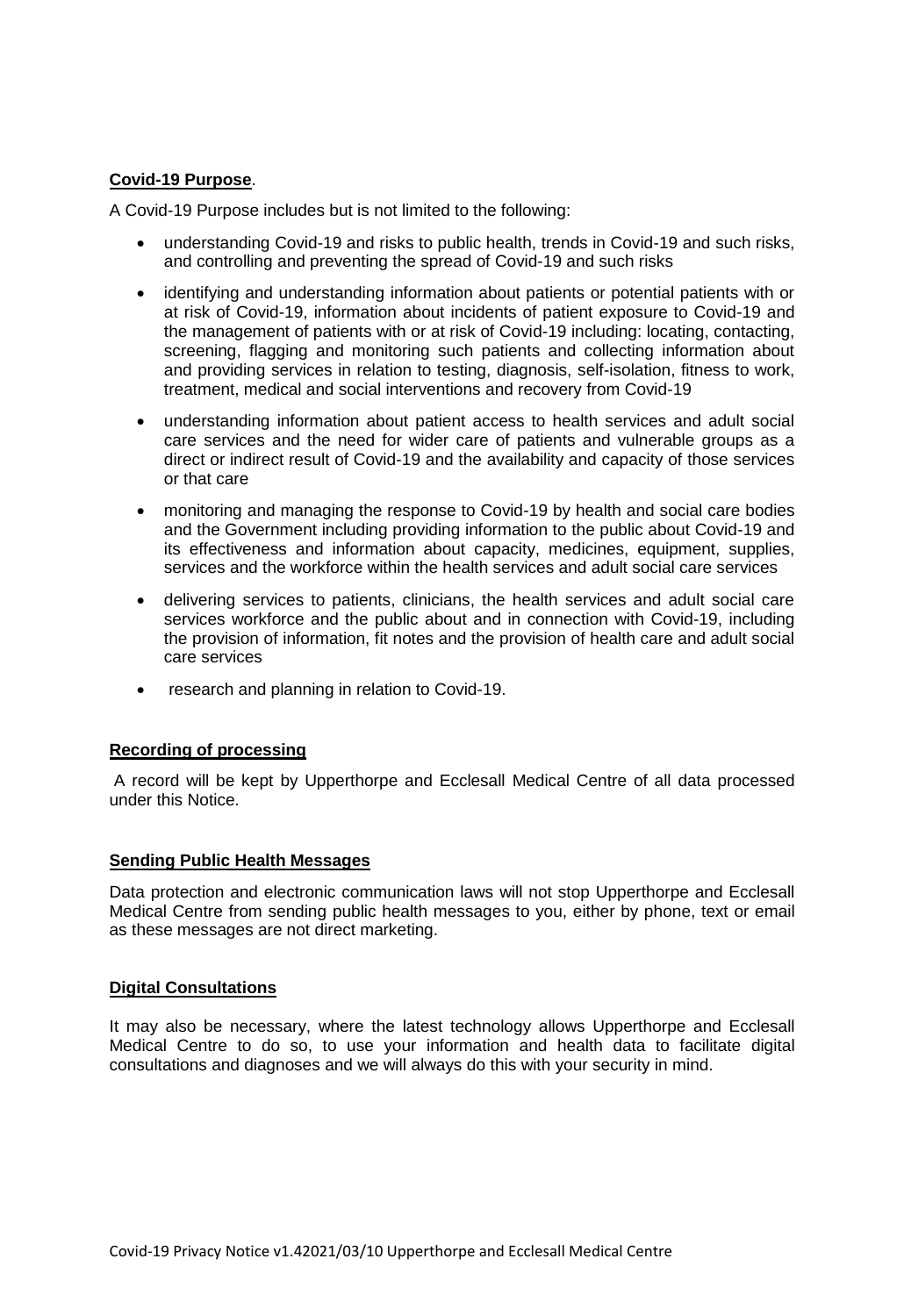# **Research and Pandemic Planning**

The Secretary of State has directed NHS Digital to collect, process and analyse data in connection with COVID-19 to support the Secretary of State's response to COVID-19 and support various COVID-19 purposes set out in the COVID-19 Public Health Directions 2020, 17 March 2020 (as amended) (COVID-19 Direction) and below. This enables NHS Digital to collect data and analyse and link the data for COVID-19 purposes with other data held by NHS Digital.

The purpose of the data collection is also to respond to the intense demand for General Practice data to be shared in support of vital planning and research for COVID-19 purposes, including under the general legal notice issued by the Secretary of State under Regulation 3(4) of the Health Service (Control of Patient Information) Regulations 2002 (COPI). NHS Digital has therefore been requested by the joint co-chairs of the Joint GP IT

Committee (JGPITC) (the BMA and RCGP) to provide a tactical solution during the period of the COVID-19 pandemic to meet this demand and to relieve the growing burden and responsibility on General Practices. On 15 April 2020 the BMA and RCGP therefore gave their support via JGPITC to NHS Digital's proposal to use the General Practice Extraction Service (GPES) to deliver a data collection from General Practices, at scale and pace, as a tactical solution to support the COVID-19 response in the pandemic emergency period.

It is a requirement of the JGPITC that all requests by organisations to access and use this data will need to be made via the NHSX SPOC COVID-19 request process, that will triage and prioritise these requests and refer appropriate requests on to the NHS Digital Data Access Request Service (DARS). NHS Digital will consult with representatives of the BMA and the RCGP on all requests for access to the data. An outline of the process for this agreed with the BMA and the RCGP is published here. Requests by organisations to access record level data from this collection will also be subject to Independent Group Advising on the Release of Data (IGARD) consideration. Data applicants will need to demonstrate they have a lawful basis to access the data for COVID-19 purposes.

## **Benefits of this sharing**

Organisations, including the Government, health and social care organisations and researchers need access to this vital data for a range of COVID-19 purposes, to help plan, monitor and manage the national response to the COVID-19 pandemic, which will help save lives. COVID-19 purposes for which this data may be analysed and used may include:

- understanding COVID-19 and risks to public health, trends in COVID-19 and such risks, and controlling and preventing the spread of COVID-19 and such risks
- identifying and understanding information about patients or potential patients with, or at risk of COVID-19, information about incidents of patient exposure to COVID-19 and the management of patients with or at risk of COVID-19 including: locating, contacting, screening, flagging and monitoring such patients and collecting information about and providing services in relation to testing, diagnosis, selfisolation, fitness to work, treatment, medical and social interventions and recovery from COVID19
- understanding information about patient access to health services and adult social care services as a direct or indirect result of COVID-19, and the availability and capacity of those services • monitoring and managing the response to COVID-19 by health and social care bodies and the Government including providing information to the public about COVID-19 and its effectiveness and information about capacity, medicines, equipment, supplies, services and the workforce within the health services and adult social care services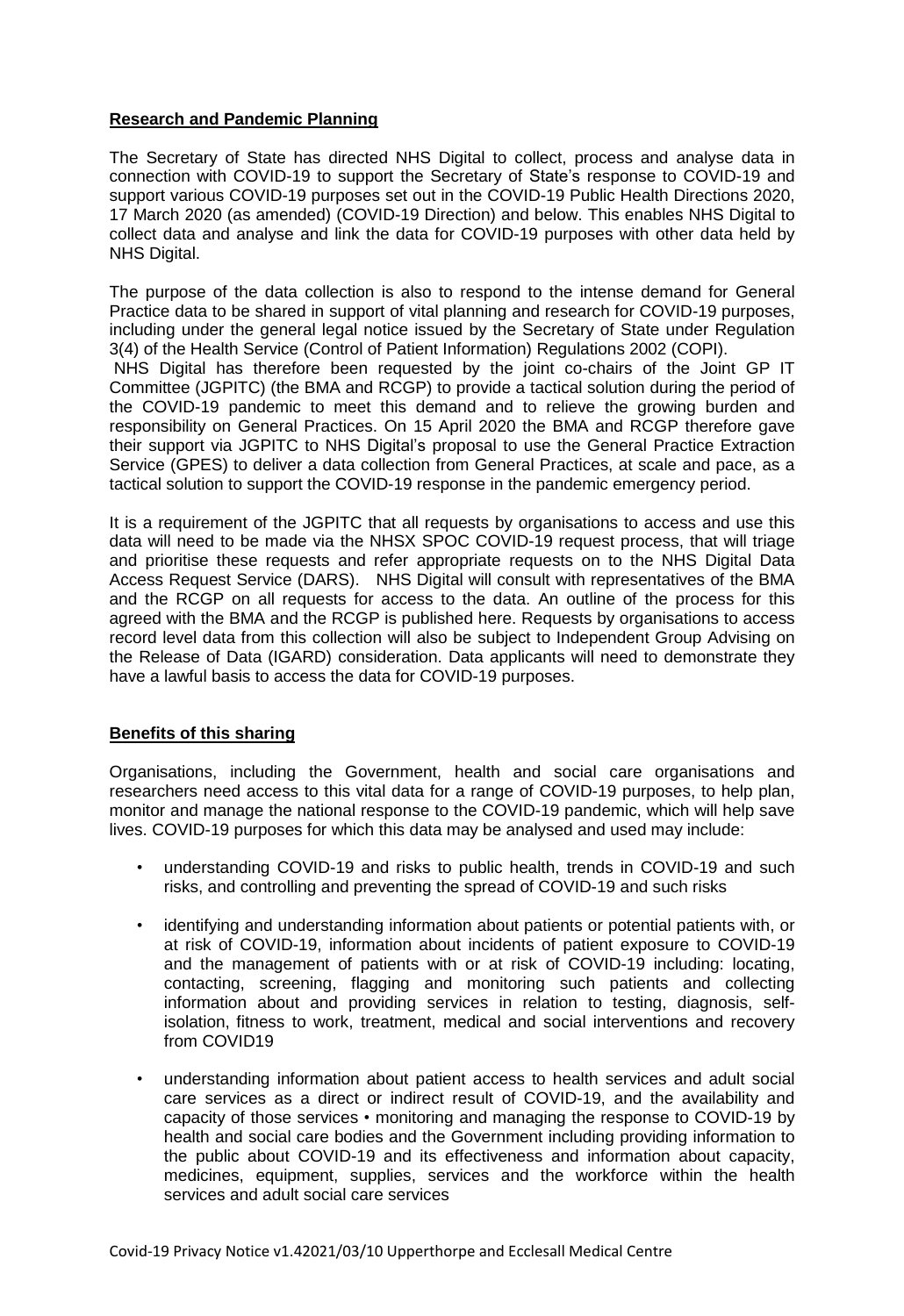- delivering services to patients, clinicians, the health services and adult social care services workforce and the public about and in connection with COVID-19, including the provision of information, fit notes and the provision of health care and adult social care services; and
- research and planning in relation to COVID-19.

Data may be analysed and linked to other data held by NHS Digital or held by other organisations to which access to the data is granted for COVID-19 purposes, through the process described above.

Data will be collected nationally from all GP Practices by NHS Digital every fortnight. All requests to access this data will be triaged through the NHSX SPOC COVID-19 request process and assessed and fulfilled by NHS Digital through DARS. This will significantly reduce the burden on General Practice at a time when demand on resources is high, enabling General Practice to focus on delivering health care and support to patients. It will also reduce compliance burden and risk for General Practice associated with sharing data and complying with the terms of the general legal notice issued under COPI, which applies to General Practices.

## **Legal Basis for this collection**

NHS Digital has been directed by the Secretary of State under section 254 of the 2012 Act under the COVID-19 Direction to establish and operate a system for the collection and analysis of the information specified for this service: GPES Data for Pandemic Planning and Research (COVID-19). A copy of the COVID-19 Direction is published here: https://digital.nhs.uk//about-nhs-digital/corporate-information-and-documents/directionsanddata-provision-notices/secretary-of-state-directions/covid-19-public-health-directions-2020.

Details of the information to be collected can be found on the NHS Digital website – Specification of this DPN. Type 1 objections will be upheld in collecting this data from General Practices and therefore the data for those patients who have registered a Type 1 objection with their GP will not be collected. The Type 1 objection prevents an individual's personal identifiable confidential information from being shared outside of their GP Practice except when it is being used for the purposes of their direct care. The National Data Opt-Out will not apply to the collection of the data, as this is a collection which is required by law.

This information is required by NHS Digital under section 259(1)(a) of the 2012 Act to comply with the COVID-19 Direction. In line with section 259(5) of the 2012 Act, all organisations in England that are within the scope of this Notice, as identified below under Health and Social Care Bodies within the scope of the collection, must comply with the requirement and provide information to NHS Digital in the form, manner and for the period specified in this Notice. This Notice is issued in accordance with the procedure published as part of NHS Digital's duty under section 259(8) of the 2012 Act.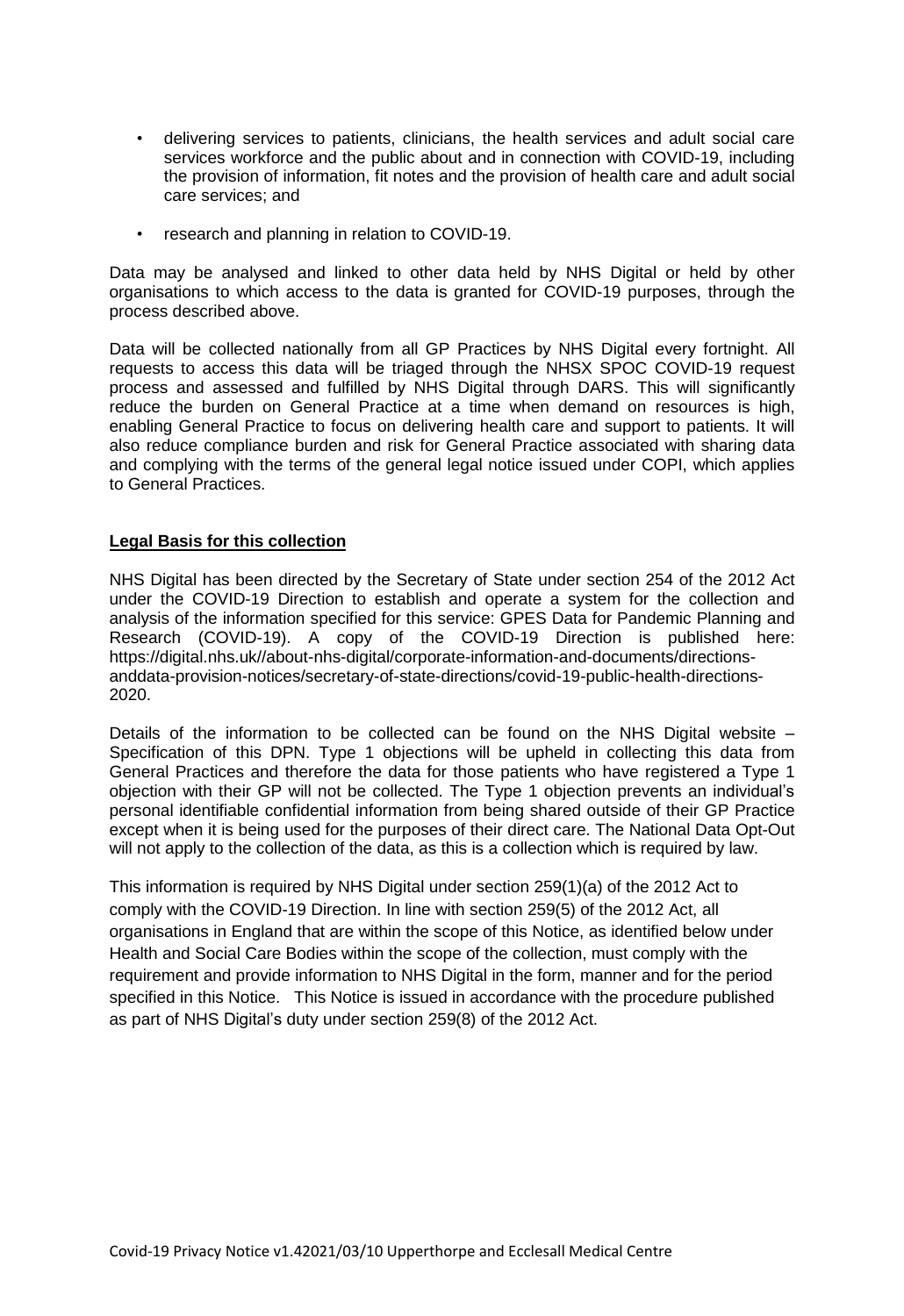In August 2020, the NHS announced that the seasonal national flu immunisation programme criteria for 2020 - 2021 will be expanded to include patients on the SPL. Therefore, to provide information that will support the identification of patients at moderate or high risk of complications from flu, a revision to the weekly extract of data has taken place. This, version three of the extract for the purpose of maintaining and updating the SPL, will continue until the expiry of the COVID-19 Direction. This is currently 31 March 2022 but will be reviewed in September 2020 and every six months thereafter. The frequency of the data collection may change in response to demand.

| Data collection extracted on a weekly basis<br>week commencing 13 April 2020                                                                                                                                                                                                                                                                                                                                                                                                                                                                                                                                                                                                                                                                                                                                                                                                                                                                                                                                                                    | Revised weekly data collection. The first<br>collection is due week commencing 28<br>September 220                                                                                                                                                                                                                                                                                                                                                                                                                                                                                                                                                                                                                                                                                                                                                                                                                                                                                                                                                |
|-------------------------------------------------------------------------------------------------------------------------------------------------------------------------------------------------------------------------------------------------------------------------------------------------------------------------------------------------------------------------------------------------------------------------------------------------------------------------------------------------------------------------------------------------------------------------------------------------------------------------------------------------------------------------------------------------------------------------------------------------------------------------------------------------------------------------------------------------------------------------------------------------------------------------------------------------------------------------------------------------------------------------------------------------|---------------------------------------------------------------------------------------------------------------------------------------------------------------------------------------------------------------------------------------------------------------------------------------------------------------------------------------------------------------------------------------------------------------------------------------------------------------------------------------------------------------------------------------------------------------------------------------------------------------------------------------------------------------------------------------------------------------------------------------------------------------------------------------------------------------------------------------------------------------------------------------------------------------------------------------------------------------------------------------------------------------------------------------------------|
| All patients with defined long-term medical<br>conditions which pose a COVID-19 risk,<br>identified as clinically extremely vulnerable<br>that risk and/or on certain<br>drug<br>to<br>treatments as below:                                                                                                                                                                                                                                                                                                                                                                                                                                                                                                                                                                                                                                                                                                                                                                                                                                     | All patients with defined long-term medical<br>conditions which pose a COVID-19 risk,<br><b>clinically</b><br><i><b>identified</b></i><br><b>as</b><br>extremely<br>vulnerable/potentially clinically vulnerable to<br>that risk and/or on certain drug treatments<br>as below:                                                                                                                                                                                                                                                                                                                                                                                                                                                                                                                                                                                                                                                                                                                                                                   |
| <b>Medical Conditions that provide information</b><br>on clinically vulnerable patients<br>Severe asthma and dust related<br>lung disease with relevant treatment<br>in the last 12 months<br>(asthma<br>treatment & prednisolone OR high<br>dose cortiscosteroid safety card)<br>COPD emphysema, and associated<br>lung diseases<br><u>___with __</u><br>relevant<br>treatment in the last 12 months<br>(COPD drugs OR high dose high<br>dose cortiscosteroid safety card<br>Non-asthma<br>and<br>non-COPD<br>respiratory disease<br>Cancer(haem and others)<br>Genetic, metabolic or autoimmune<br>disease<br>Immunosuppression drugs in the<br>last 12 months<br>Flu-like symptoms or respiratory<br>tract infections from 1 November<br>2019<br><b>The South With</b><br><b>Transplants</b><br>severe<br>Immunosuppression drug treatment<br>in the last 12 months<br><b>Pregnant in last 9 months</b><br>Patients designated separately as at<br>COVID-19<br>from<br>risk<br>using<br>high/medium/low risk SNOWED CT<br>Codes, for example | <b>Medical Conditions that provide information</b><br>on clinically vulnerable patients<br>Severe asthma and dust related<br>lung disease with relevant treatment<br>in the last 12 months<br>(asthma<br>treatment & prednisolone OR high<br>dose cortiscosteroid safety card)<br>COPD emphysema, and associated<br>lung diseases<br>with <b>with</b><br>relevant<br>treatment in the last 12 months<br>(COPD drugs OR high dose high<br>dose cortiscosteroid safety card<br>Non-asthma<br>and non-COPD<br>$\bullet$<br>respiratory disease<br>Cancer(haem and others)<br>Genetic, metabolic or autoimmune<br>disease<br>Immunosuppression drugs in the<br>last 12 months<br>Flu-like symptoms or respiratory<br>tract infections from 1 November<br>2019<br><b>Transplants</b> with<br>severe<br>Immunosuppression drug treatment<br>in the last 12 months<br><b>Pregnant in last 9 months</b><br>No change<br>Patients designated separately as at<br>COVID-19<br>risk<br>from<br>using<br>high/medium/low risk SNOWED CT<br>Codes, for example |
| Patients with a COVID-19 activity code                                                                                                                                                                                                                                                                                                                                                                                                                                                                                                                                                                                                                                                                                                                                                                                                                                                                                                                                                                                                          | No change<br>Patients with a COVID-19 activity code<br>No change                                                                                                                                                                                                                                                                                                                                                                                                                                                                                                                                                                                                                                                                                                                                                                                                                                                                                                                                                                                  |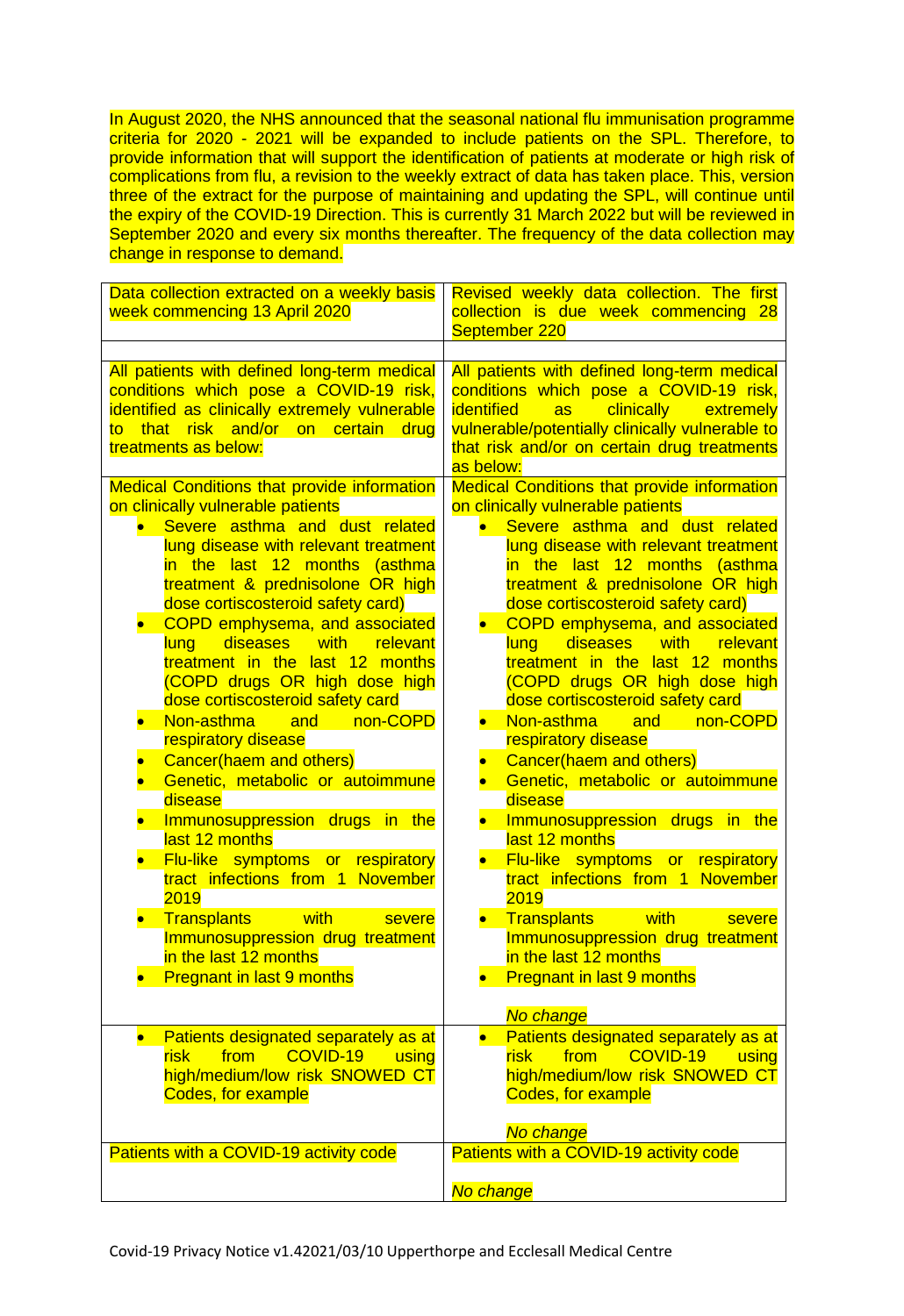| seasonal flu vaccination)<br><b>Chronic Respiratory disease</b><br>Unresolved<br>asthma<br>with<br>recent<br>asthma drug treatment (in the last<br>12 months) or has ever had an<br>emergency hospital admission due<br>to asthma<br><b>Chronic heart disease</b><br>Unresolved chronic kidney disease<br>stage3,4 and 5<br>Unresolved diabetes mellitus<br><b>Unresolved</b><br>immunosuppression<br>diagnosis<br>Immunosuppression procedure<br><u>in</u><br>the last 12 months<br><b>Chronic Liver disease</b><br>Chronic neurological disease<br>Pregnant in the last 9 months<br>different cluster<br><u>to</u><br>clinically<br>extremely vulnerable group)<br>In patients aged 16 and over: BMI<br>of $40+$ in the last 12 months<br>In patients aged 16 and over: Latest<br>BMI in the last 3 years was 40+<br><b>Learning</b> disability (including<br>Down's)<br>Has a "requires flu vaccination" code<br>Identified as a healthcare worker in<br>the last 12 months<br><b>Household</b><br>of<br><b>Contact</b><br>an<br>immunocompromised individual<br><b>Other Potentially clinically Vulnerable</b><br><b>patients</b><br>Unresolved hypertension<br><b>Pulmonary hypertension</b><br><b>Dementia</b><br><b>Systemic lupus</b><br><b>Discoid and non-systemic lupus</b><br><b>Psoriasis</b><br>Rheumatoid arthritis and associated<br>disorders<br>Additional Data items for Patients from the<br>above groups<br>• Latest ethnic category code (all<br>groups)<br>• Earliest code indicating that the<br>patient has died (all groups)<br>Latest smoking status (all groups)<br>Blood pressure from the last 2 years<br>(all groups)<br>In patients aged 16 and over: all<br>BMI and weight in last 5 years plus<br>height (all groups) | <b>Clinically vulnerable patients (eligible for</b> |
|---------------------------------------------------------------------------------------------------------------------------------------------------------------------------------------------------------------------------------------------------------------------------------------------------------------------------------------------------------------------------------------------------------------------------------------------------------------------------------------------------------------------------------------------------------------------------------------------------------------------------------------------------------------------------------------------------------------------------------------------------------------------------------------------------------------------------------------------------------------------------------------------------------------------------------------------------------------------------------------------------------------------------------------------------------------------------------------------------------------------------------------------------------------------------------------------------------------------------------------------------------------------------------------------------------------------------------------------------------------------------------------------------------------------------------------------------------------------------------------------------------------------------------------------------------------------------------------------------------------------------------------------------------------------------------------------------------------------------------------------------------|-----------------------------------------------------|
|                                                                                                                                                                                                                                                                                                                                                                                                                                                                                                                                                                                                                                                                                                                                                                                                                                                                                                                                                                                                                                                                                                                                                                                                                                                                                                                                                                                                                                                                                                                                                                                                                                                                                                                                                         |                                                     |
|                                                                                                                                                                                                                                                                                                                                                                                                                                                                                                                                                                                                                                                                                                                                                                                                                                                                                                                                                                                                                                                                                                                                                                                                                                                                                                                                                                                                                                                                                                                                                                                                                                                                                                                                                         |                                                     |
|                                                                                                                                                                                                                                                                                                                                                                                                                                                                                                                                                                                                                                                                                                                                                                                                                                                                                                                                                                                                                                                                                                                                                                                                                                                                                                                                                                                                                                                                                                                                                                                                                                                                                                                                                         |                                                     |
|                                                                                                                                                                                                                                                                                                                                                                                                                                                                                                                                                                                                                                                                                                                                                                                                                                                                                                                                                                                                                                                                                                                                                                                                                                                                                                                                                                                                                                                                                                                                                                                                                                                                                                                                                         |                                                     |
|                                                                                                                                                                                                                                                                                                                                                                                                                                                                                                                                                                                                                                                                                                                                                                                                                                                                                                                                                                                                                                                                                                                                                                                                                                                                                                                                                                                                                                                                                                                                                                                                                                                                                                                                                         |                                                     |
|                                                                                                                                                                                                                                                                                                                                                                                                                                                                                                                                                                                                                                                                                                                                                                                                                                                                                                                                                                                                                                                                                                                                                                                                                                                                                                                                                                                                                                                                                                                                                                                                                                                                                                                                                         |                                                     |
|                                                                                                                                                                                                                                                                                                                                                                                                                                                                                                                                                                                                                                                                                                                                                                                                                                                                                                                                                                                                                                                                                                                                                                                                                                                                                                                                                                                                                                                                                                                                                                                                                                                                                                                                                         |                                                     |
|                                                                                                                                                                                                                                                                                                                                                                                                                                                                                                                                                                                                                                                                                                                                                                                                                                                                                                                                                                                                                                                                                                                                                                                                                                                                                                                                                                                                                                                                                                                                                                                                                                                                                                                                                         |                                                     |
|                                                                                                                                                                                                                                                                                                                                                                                                                                                                                                                                                                                                                                                                                                                                                                                                                                                                                                                                                                                                                                                                                                                                                                                                                                                                                                                                                                                                                                                                                                                                                                                                                                                                                                                                                         |                                                     |
|                                                                                                                                                                                                                                                                                                                                                                                                                                                                                                                                                                                                                                                                                                                                                                                                                                                                                                                                                                                                                                                                                                                                                                                                                                                                                                                                                                                                                                                                                                                                                                                                                                                                                                                                                         |                                                     |
|                                                                                                                                                                                                                                                                                                                                                                                                                                                                                                                                                                                                                                                                                                                                                                                                                                                                                                                                                                                                                                                                                                                                                                                                                                                                                                                                                                                                                                                                                                                                                                                                                                                                                                                                                         |                                                     |
|                                                                                                                                                                                                                                                                                                                                                                                                                                                                                                                                                                                                                                                                                                                                                                                                                                                                                                                                                                                                                                                                                                                                                                                                                                                                                                                                                                                                                                                                                                                                                                                                                                                                                                                                                         |                                                     |
|                                                                                                                                                                                                                                                                                                                                                                                                                                                                                                                                                                                                                                                                                                                                                                                                                                                                                                                                                                                                                                                                                                                                                                                                                                                                                                                                                                                                                                                                                                                                                                                                                                                                                                                                                         |                                                     |
|                                                                                                                                                                                                                                                                                                                                                                                                                                                                                                                                                                                                                                                                                                                                                                                                                                                                                                                                                                                                                                                                                                                                                                                                                                                                                                                                                                                                                                                                                                                                                                                                                                                                                                                                                         |                                                     |
|                                                                                                                                                                                                                                                                                                                                                                                                                                                                                                                                                                                                                                                                                                                                                                                                                                                                                                                                                                                                                                                                                                                                                                                                                                                                                                                                                                                                                                                                                                                                                                                                                                                                                                                                                         |                                                     |
|                                                                                                                                                                                                                                                                                                                                                                                                                                                                                                                                                                                                                                                                                                                                                                                                                                                                                                                                                                                                                                                                                                                                                                                                                                                                                                                                                                                                                                                                                                                                                                                                                                                                                                                                                         |                                                     |
|                                                                                                                                                                                                                                                                                                                                                                                                                                                                                                                                                                                                                                                                                                                                                                                                                                                                                                                                                                                                                                                                                                                                                                                                                                                                                                                                                                                                                                                                                                                                                                                                                                                                                                                                                         |                                                     |
|                                                                                                                                                                                                                                                                                                                                                                                                                                                                                                                                                                                                                                                                                                                                                                                                                                                                                                                                                                                                                                                                                                                                                                                                                                                                                                                                                                                                                                                                                                                                                                                                                                                                                                                                                         |                                                     |
|                                                                                                                                                                                                                                                                                                                                                                                                                                                                                                                                                                                                                                                                                                                                                                                                                                                                                                                                                                                                                                                                                                                                                                                                                                                                                                                                                                                                                                                                                                                                                                                                                                                                                                                                                         |                                                     |
|                                                                                                                                                                                                                                                                                                                                                                                                                                                                                                                                                                                                                                                                                                                                                                                                                                                                                                                                                                                                                                                                                                                                                                                                                                                                                                                                                                                                                                                                                                                                                                                                                                                                                                                                                         |                                                     |
|                                                                                                                                                                                                                                                                                                                                                                                                                                                                                                                                                                                                                                                                                                                                                                                                                                                                                                                                                                                                                                                                                                                                                                                                                                                                                                                                                                                                                                                                                                                                                                                                                                                                                                                                                         |                                                     |
|                                                                                                                                                                                                                                                                                                                                                                                                                                                                                                                                                                                                                                                                                                                                                                                                                                                                                                                                                                                                                                                                                                                                                                                                                                                                                                                                                                                                                                                                                                                                                                                                                                                                                                                                                         |                                                     |
|                                                                                                                                                                                                                                                                                                                                                                                                                                                                                                                                                                                                                                                                                                                                                                                                                                                                                                                                                                                                                                                                                                                                                                                                                                                                                                                                                                                                                                                                                                                                                                                                                                                                                                                                                         |                                                     |
|                                                                                                                                                                                                                                                                                                                                                                                                                                                                                                                                                                                                                                                                                                                                                                                                                                                                                                                                                                                                                                                                                                                                                                                                                                                                                                                                                                                                                                                                                                                                                                                                                                                                                                                                                         |                                                     |
|                                                                                                                                                                                                                                                                                                                                                                                                                                                                                                                                                                                                                                                                                                                                                                                                                                                                                                                                                                                                                                                                                                                                                                                                                                                                                                                                                                                                                                                                                                                                                                                                                                                                                                                                                         |                                                     |
|                                                                                                                                                                                                                                                                                                                                                                                                                                                                                                                                                                                                                                                                                                                                                                                                                                                                                                                                                                                                                                                                                                                                                                                                                                                                                                                                                                                                                                                                                                                                                                                                                                                                                                                                                         |                                                     |
|                                                                                                                                                                                                                                                                                                                                                                                                                                                                                                                                                                                                                                                                                                                                                                                                                                                                                                                                                                                                                                                                                                                                                                                                                                                                                                                                                                                                                                                                                                                                                                                                                                                                                                                                                         |                                                     |
|                                                                                                                                                                                                                                                                                                                                                                                                                                                                                                                                                                                                                                                                                                                                                                                                                                                                                                                                                                                                                                                                                                                                                                                                                                                                                                                                                                                                                                                                                                                                                                                                                                                                                                                                                         |                                                     |
|                                                                                                                                                                                                                                                                                                                                                                                                                                                                                                                                                                                                                                                                                                                                                                                                                                                                                                                                                                                                                                                                                                                                                                                                                                                                                                                                                                                                                                                                                                                                                                                                                                                                                                                                                         |                                                     |
|                                                                                                                                                                                                                                                                                                                                                                                                                                                                                                                                                                                                                                                                                                                                                                                                                                                                                                                                                                                                                                                                                                                                                                                                                                                                                                                                                                                                                                                                                                                                                                                                                                                                                                                                                         |                                                     |
|                                                                                                                                                                                                                                                                                                                                                                                                                                                                                                                                                                                                                                                                                                                                                                                                                                                                                                                                                                                                                                                                                                                                                                                                                                                                                                                                                                                                                                                                                                                                                                                                                                                                                                                                                         |                                                     |
|                                                                                                                                                                                                                                                                                                                                                                                                                                                                                                                                                                                                                                                                                                                                                                                                                                                                                                                                                                                                                                                                                                                                                                                                                                                                                                                                                                                                                                                                                                                                                                                                                                                                                                                                                         |                                                     |
|                                                                                                                                                                                                                                                                                                                                                                                                                                                                                                                                                                                                                                                                                                                                                                                                                                                                                                                                                                                                                                                                                                                                                                                                                                                                                                                                                                                                                                                                                                                                                                                                                                                                                                                                                         |                                                     |
|                                                                                                                                                                                                                                                                                                                                                                                                                                                                                                                                                                                                                                                                                                                                                                                                                                                                                                                                                                                                                                                                                                                                                                                                                                                                                                                                                                                                                                                                                                                                                                                                                                                                                                                                                         |                                                     |
|                                                                                                                                                                                                                                                                                                                                                                                                                                                                                                                                                                                                                                                                                                                                                                                                                                                                                                                                                                                                                                                                                                                                                                                                                                                                                                                                                                                                                                                                                                                                                                                                                                                                                                                                                         |                                                     |
|                                                                                                                                                                                                                                                                                                                                                                                                                                                                                                                                                                                                                                                                                                                                                                                                                                                                                                                                                                                                                                                                                                                                                                                                                                                                                                                                                                                                                                                                                                                                                                                                                                                                                                                                                         |                                                     |
|                                                                                                                                                                                                                                                                                                                                                                                                                                                                                                                                                                                                                                                                                                                                                                                                                                                                                                                                                                                                                                                                                                                                                                                                                                                                                                                                                                                                                                                                                                                                                                                                                                                                                                                                                         |                                                     |
|                                                                                                                                                                                                                                                                                                                                                                                                                                                                                                                                                                                                                                                                                                                                                                                                                                                                                                                                                                                                                                                                                                                                                                                                                                                                                                                                                                                                                                                                                                                                                                                                                                                                                                                                                         |                                                     |
|                                                                                                                                                                                                                                                                                                                                                                                                                                                                                                                                                                                                                                                                                                                                                                                                                                                                                                                                                                                                                                                                                                                                                                                                                                                                                                                                                                                                                                                                                                                                                                                                                                                                                                                                                         |                                                     |
|                                                                                                                                                                                                                                                                                                                                                                                                                                                                                                                                                                                                                                                                                                                                                                                                                                                                                                                                                                                                                                                                                                                                                                                                                                                                                                                                                                                                                                                                                                                                                                                                                                                                                                                                                         |                                                     |
|                                                                                                                                                                                                                                                                                                                                                                                                                                                                                                                                                                                                                                                                                                                                                                                                                                                                                                                                                                                                                                                                                                                                                                                                                                                                                                                                                                                                                                                                                                                                                                                                                                                                                                                                                         |                                                     |
|                                                                                                                                                                                                                                                                                                                                                                                                                                                                                                                                                                                                                                                                                                                                                                                                                                                                                                                                                                                                                                                                                                                                                                                                                                                                                                                                                                                                                                                                                                                                                                                                                                                                                                                                                         |                                                     |
|                                                                                                                                                                                                                                                                                                                                                                                                                                                                                                                                                                                                                                                                                                                                                                                                                                                                                                                                                                                                                                                                                                                                                                                                                                                                                                                                                                                                                                                                                                                                                                                                                                                                                                                                                         |                                                     |
|                                                                                                                                                                                                                                                                                                                                                                                                                                                                                                                                                                                                                                                                                                                                                                                                                                                                                                                                                                                                                                                                                                                                                                                                                                                                                                                                                                                                                                                                                                                                                                                                                                                                                                                                                         |                                                     |
|                                                                                                                                                                                                                                                                                                                                                                                                                                                                                                                                                                                                                                                                                                                                                                                                                                                                                                                                                                                                                                                                                                                                                                                                                                                                                                                                                                                                                                                                                                                                                                                                                                                                                                                                                         |                                                     |
|                                                                                                                                                                                                                                                                                                                                                                                                                                                                                                                                                                                                                                                                                                                                                                                                                                                                                                                                                                                                                                                                                                                                                                                                                                                                                                                                                                                                                                                                                                                                                                                                                                                                                                                                                         |                                                     |
|                                                                                                                                                                                                                                                                                                                                                                                                                                                                                                                                                                                                                                                                                                                                                                                                                                                                                                                                                                                                                                                                                                                                                                                                                                                                                                                                                                                                                                                                                                                                                                                                                                                                                                                                                         |                                                     |
|                                                                                                                                                                                                                                                                                                                                                                                                                                                                                                                                                                                                                                                                                                                                                                                                                                                                                                                                                                                                                                                                                                                                                                                                                                                                                                                                                                                                                                                                                                                                                                                                                                                                                                                                                         |                                                     |
|                                                                                                                                                                                                                                                                                                                                                                                                                                                                                                                                                                                                                                                                                                                                                                                                                                                                                                                                                                                                                                                                                                                                                                                                                                                                                                                                                                                                                                                                                                                                                                                                                                                                                                                                                         |                                                     |
|                                                                                                                                                                                                                                                                                                                                                                                                                                                                                                                                                                                                                                                                                                                                                                                                                                                                                                                                                                                                                                                                                                                                                                                                                                                                                                                                                                                                                                                                                                                                                                                                                                                                                                                                                         |                                                     |
|                                                                                                                                                                                                                                                                                                                                                                                                                                                                                                                                                                                                                                                                                                                                                                                                                                                                                                                                                                                                                                                                                                                                                                                                                                                                                                                                                                                                                                                                                                                                                                                                                                                                                                                                                         |                                                     |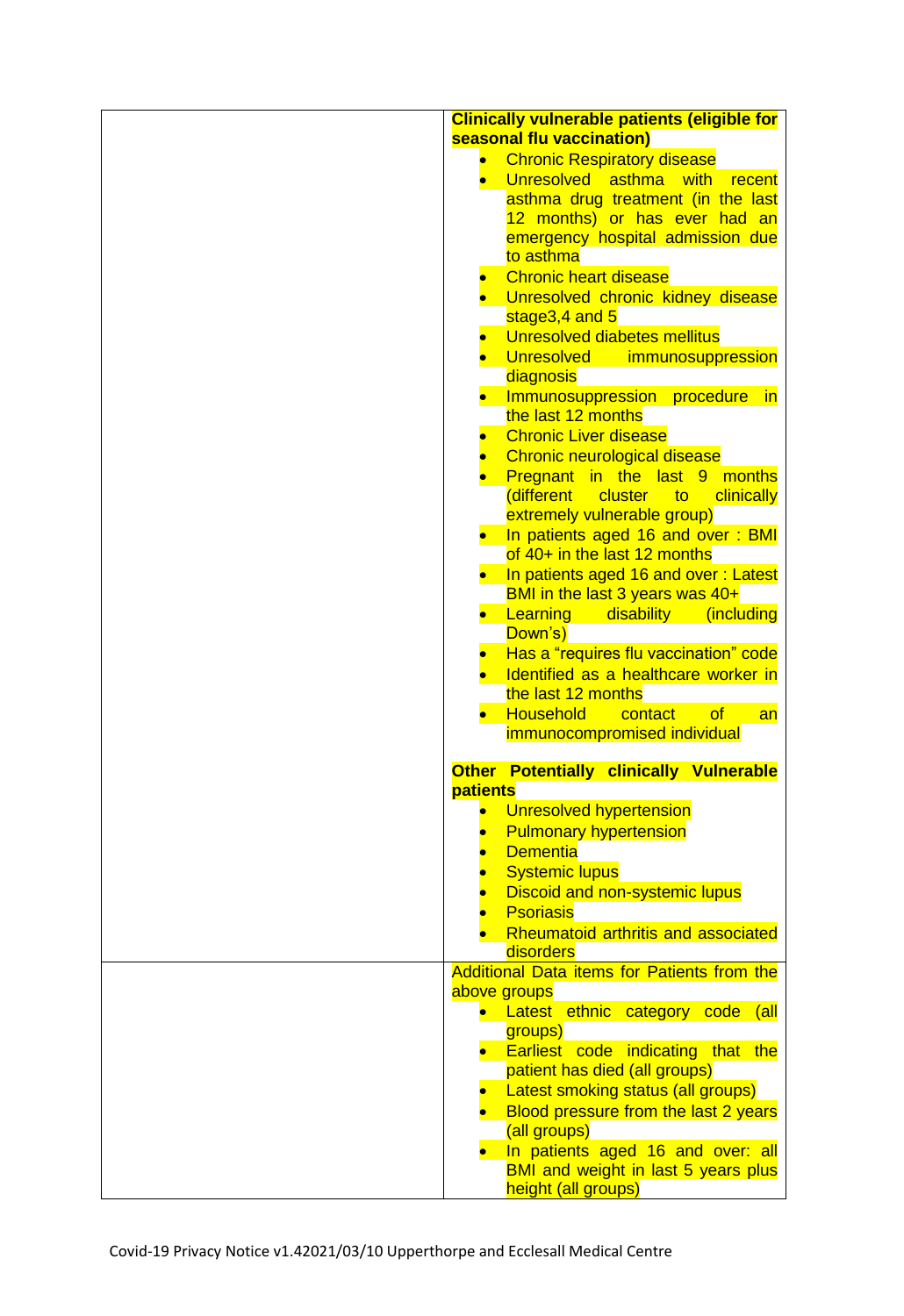| <b>IFCC-HbA1c in the last 2 years (for</b><br>diabetic patients in the flu group<br>only)                                                          |
|----------------------------------------------------------------------------------------------------------------------------------------------------|
| Latest COPD resolved<br>and<br><u>for</u><br><b>COPD</b><br>admission codes<br><b>Patients in the clinically extreme</b><br>vulnerable group only) |
| <b>ACE</b> inhibitors, ARBs and non-<br>steroidal anti-inflammatory drugs in<br>the last 12 months (all groups)                                    |
| Latest asthma emergency<br>admission codes (for asthma<br>patients in flu group only)                                                              |
| Asthma-related drug treatments in<br>the last 12 months (for asthma<br>patients in the flu group only)                                             |

The Secretary of State has directed NHS Digital to collect, process and analyse data in connection with COVID-19 to support the Secretary of State's response to COVID-19 and support various COVID-19 purposes set out in the COVID-19 Public Health Directions 2020, 17 March 2020 (COVID-19 Direction) (as amended) (COVID-19) Direction) and below. This enables NHS Digital to collect data and analyse and link the data for COVID-19 purposes with other data held by NHS Digital. The rationale for changing the data extraction is that the initial data collection was based on an existing specification for flu vaccination eligibility. This data extraction was then refined in order to more accurately reflect the patients who are clinically extremely vulnerable to COVID-19 and also to minimise the data we are collecting. A further refinement of the data extraction has taken place leading to the inclusion of new data being extracted. This will provide information to inform vaccination programmes. This General Practice Extraction

Service (GPES) data will be extracted weekly and be used to assist in producing a weekly update of the SPL. The objective of this collection is on an ongoing basis to identify patients registered at General Practices who may be: • clinically extremely vulnerable if they contract COVID-19 • at moderate or high risk of complications from flu or COVID-19. The data collected will be analysed and linked with other data NHS Digital or other organisations hold to identify: • a list of clinically extremely vulnerable patients who will be advised to take shielding measures to protect themselves. Advice given to these patients has been published by Public Health England and is available here: https://www.gov.uk/government/publications/guidance-on-shielding-and-protectingextremelyvulnerable-persons-from-covid-19/guidance-on-shielding-and-protectingextremelyvulnerable-persons-from-covid-19#what-do-we-mean-by-extremelyvulnerable • a list of patients at moderate or high risk of complications from flu to inform the flu call/recall vaccination programme.

Further information on the flu programme can be found here: [https://www.england.nhs.uk/wpcontent/uploads/2020/05/Letter\\_AnnualFlu\\_2020-](https://www.england.nhs.uk/wpcontent/uploads/2020/05/Letter_AnnualFlu_2020-21_20200805.pdf) [21\\_20200805.pdf](https://www.england.nhs.uk/wpcontent/uploads/2020/05/Letter_AnnualFlu_2020-21_20200805.pdf)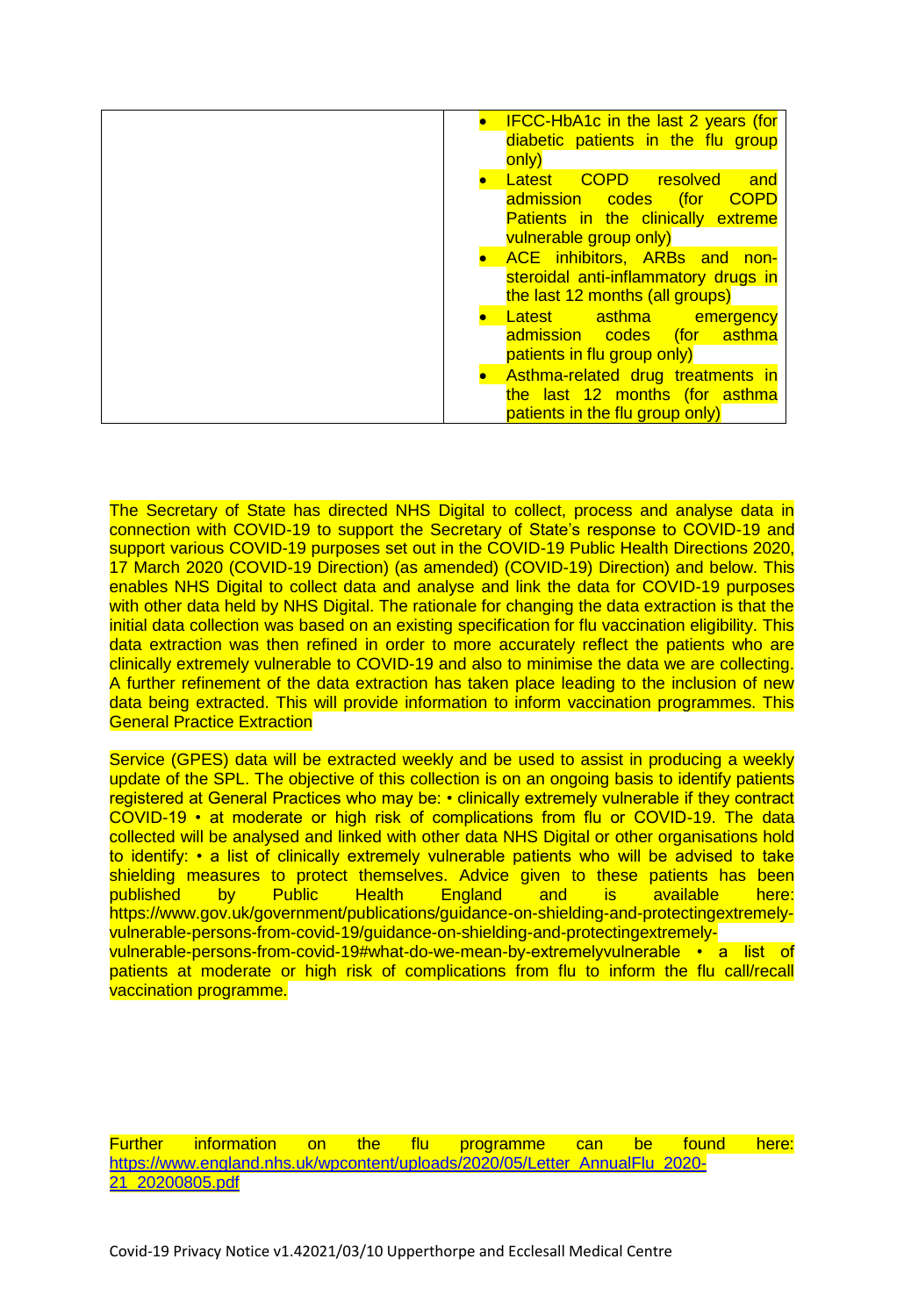The extract may also be used for future direct care purposes relating to the COVID-19 outbreak. The methodology NHS Digital has used to produce the SPL is explained in detail and is published on the NHS Digital SPL website page here:

#### https://digital.nhs.uk/coronavirus/shielded-patient-list Patients

added to the SPL will be contacted by post, email (and/or SMS message where this is necessary) by the NHS on behalf of the Chief Medical Officer, Chris Whitty, to:

• advise of the measures they can take to reduce their risk of contracting the virus and signpost them to the Extremely Vulnerable Persons service operated by gov.uk at <https://www.gov.uk/coronavirus-extremely-vulnerable>

• offer a flu vaccination or to contact non-responders who remain unvaccinated (as per NHS England specifications for the service). The SPL will also be used to inform GPs of their individual patients on the SPL, by flagging those patient records on GP patient record systems. The SPL will be shared with a variety of other organisations involved in the care and support of those patients and for planning, commissioning and research purposes associated with COVID-19. Full details of those with whom information has been shared can be found on the NHS Digital SPL website here:

[https://digital.nhs.uk/coronavirus/shielded-patient-list/distribution.](https://digital.nhs.uk/coronavirus/shielded-patient-list/distribution)

Requests by organisations to access record level data from this collection will be subject to Independent Group Advising on the Release of Data (IGARD) consideration. Data applicants will need to demonstrate they have a lawful basis to access the data for COVID-19 purposes.

#### **Benefits of the collection**

Organisations, including Government, health and social care organisations need to access this vital data for a range of COVID-19 purposes, to help plan, monitor and manage the national response to the COVID-19 pandemic, which will help save lives. COVID-19 purposes for which this data may be analysed and used may include: • understanding COVID-19 and risks to public health, trends in COVID-19 and such risks, and controlling and preventing the spread of COVID-19 and such risks • identifying and understanding information about patients or potential patients with, or at risk of COVID-19, information about incidents of patient exposure to COVID-19 and the management of patients with or at risk of COVID-19 including: locating, contacting, screening, flagging and monitoring such patients and collecting information about and providing services in relation to testing, diagnosis, self-isolation, fitness to work, treatment, medical and social interventions and recovery from COVID19. Data will be analysed and linked to other data held by NHS Digital or held by other organisations to which access to the data is granted for COVID-19 purposes, through the process described above. Data will be collected nationally from all General Practices by NHS Digital every week. All requests to access this data will be through Data Access Request Service (DARS). This will significantly reduce the burden on General Practice at a time when demand on resources is high, enabling General Practice to focus on delivering health care and support to patients. It will also reduce compliance burden and risk for General Practice associated with sharing data and complying with the terms of the general legal notice issued under the National Health Service (Control of Patient Information Regulations) 2002 (COPI), which applies to General Practices Patients facing the greatest risk if they contract COVID-19 and/or are in the moderate to high risk of complications from flu:

• will be identified and known to health organisations

• will have a greater awareness of the recommended preventative shielding measures

• will be able to follow clear advice